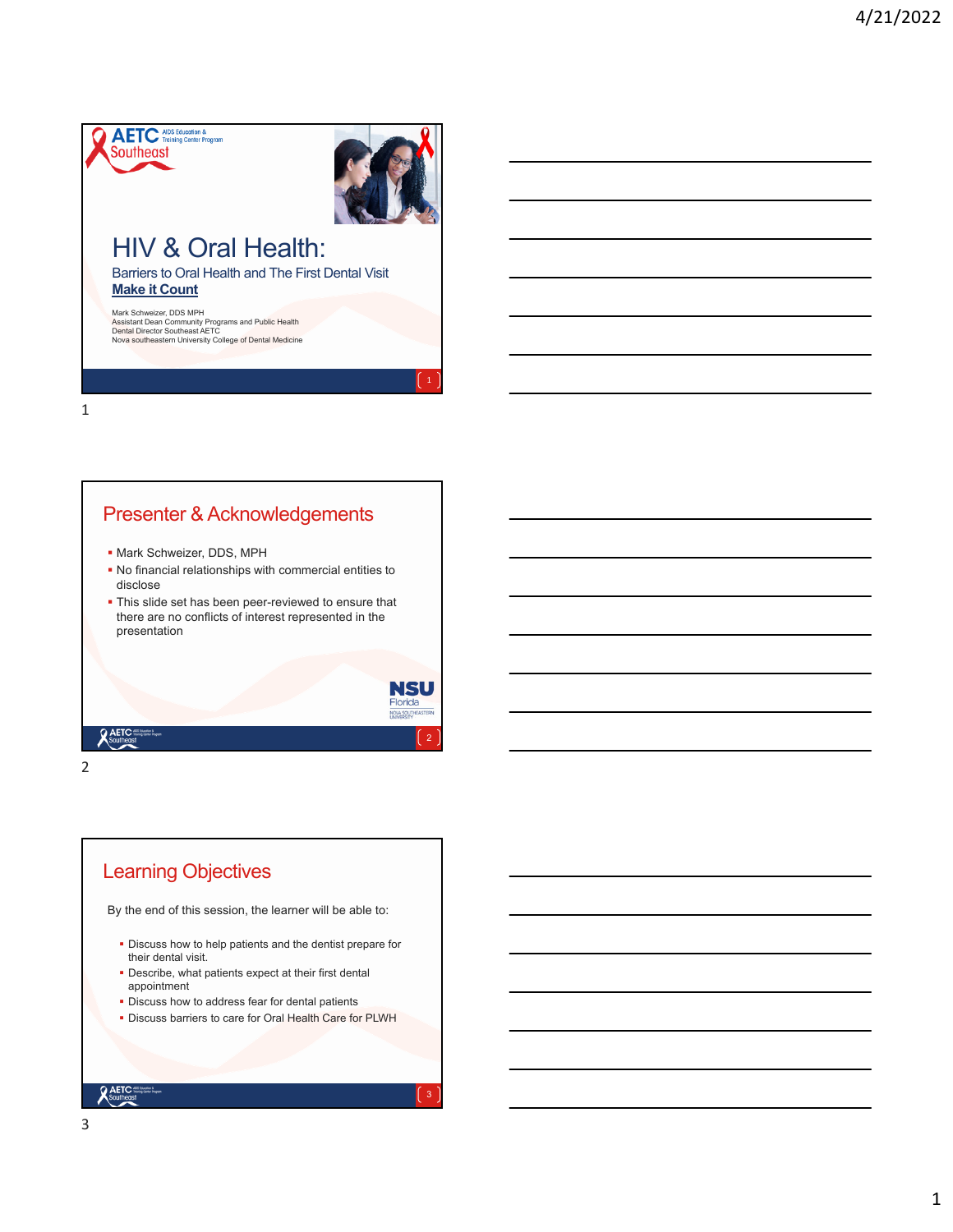#### **Barriers**

- 90% of HIV-infected individuals will have at least one oral manifestation attributed to HIV infection during the course of their disease
- 19% of HIV-infected individuals in medical care had a perceived unmet need for dental care in the preceding 6 months and unmet dental care needs were more than twice as prevalent as unmet medical care needs.

| <b>AETC</b> sustanting | 4 |
|------------------------|---|
| 4                      |   |

**Barriers and Facilitators to Care for PWH**

#### **Barriers**

- Dental anxiety and fear • Difficult administrative
- procedures **Long waiting time**
- Problem focused care
- Transportation
- 
- Dentist's reluctance to treat people like them
- **Psychological issues**

**Being treated with respect and Having an assigned case** manager or social worker

5

 **Facilitators** • Dental coverage

acceptance

# **Q** AETC

5



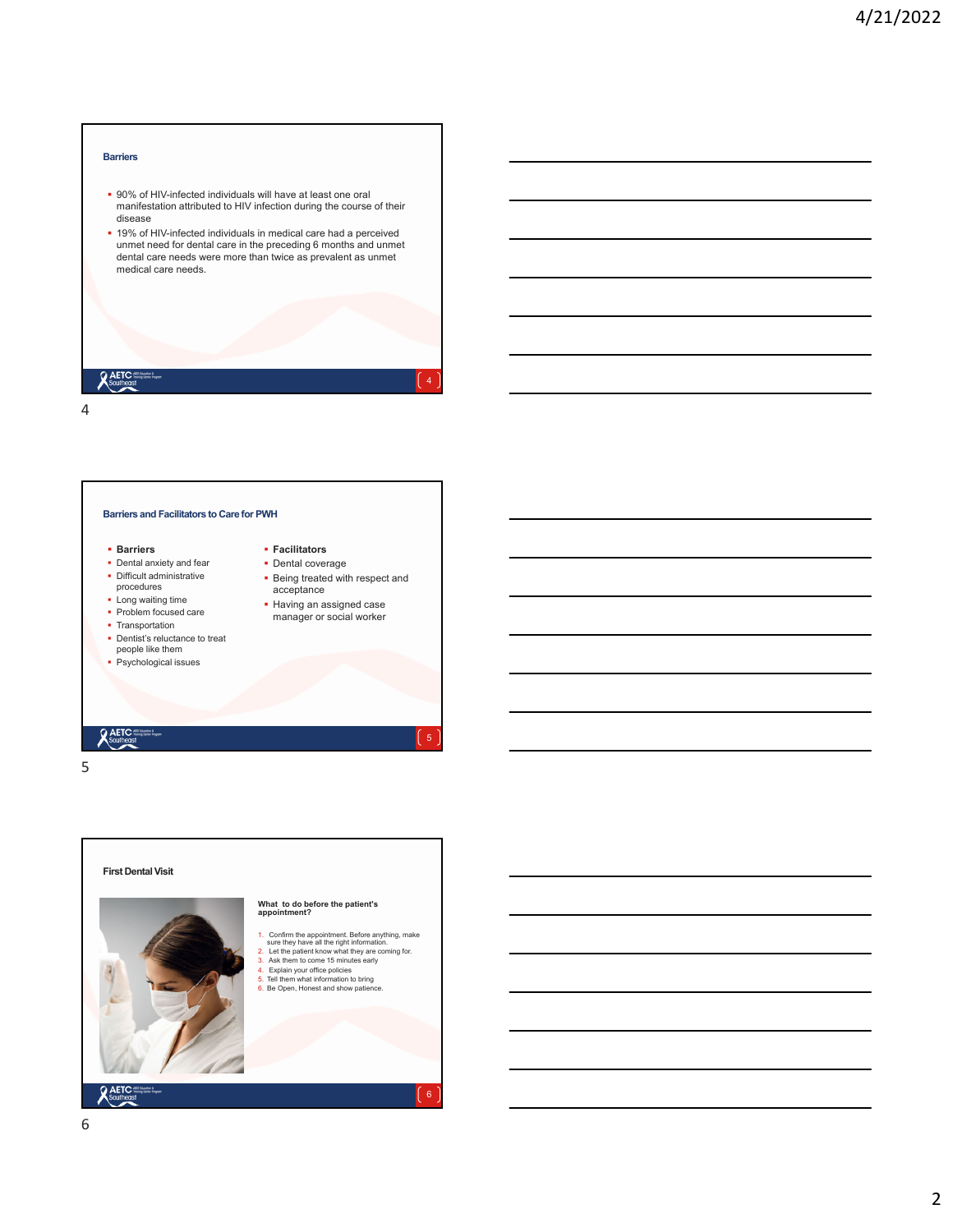



8

**AETC** Southeast



**Dental Fear and Anxiety**

**Here are the main elements of a treatment plan.** •Diagnostic Summary. Your provider will review your substance use patterns, medical

•Problem List. •Goals.

history, and mental health conditions. ...

 $\mathbf{8}$ 

9

•Objectives. •Interventions.

•Dental anxiety is common, but there are ways to help you manage it. •Dental phobia is less common, and your dentist might need to work with your doctor and other health professionals to manage it.

•Tracking and Evaluating Progress. •Planning Long-Term Care.

**AETC**